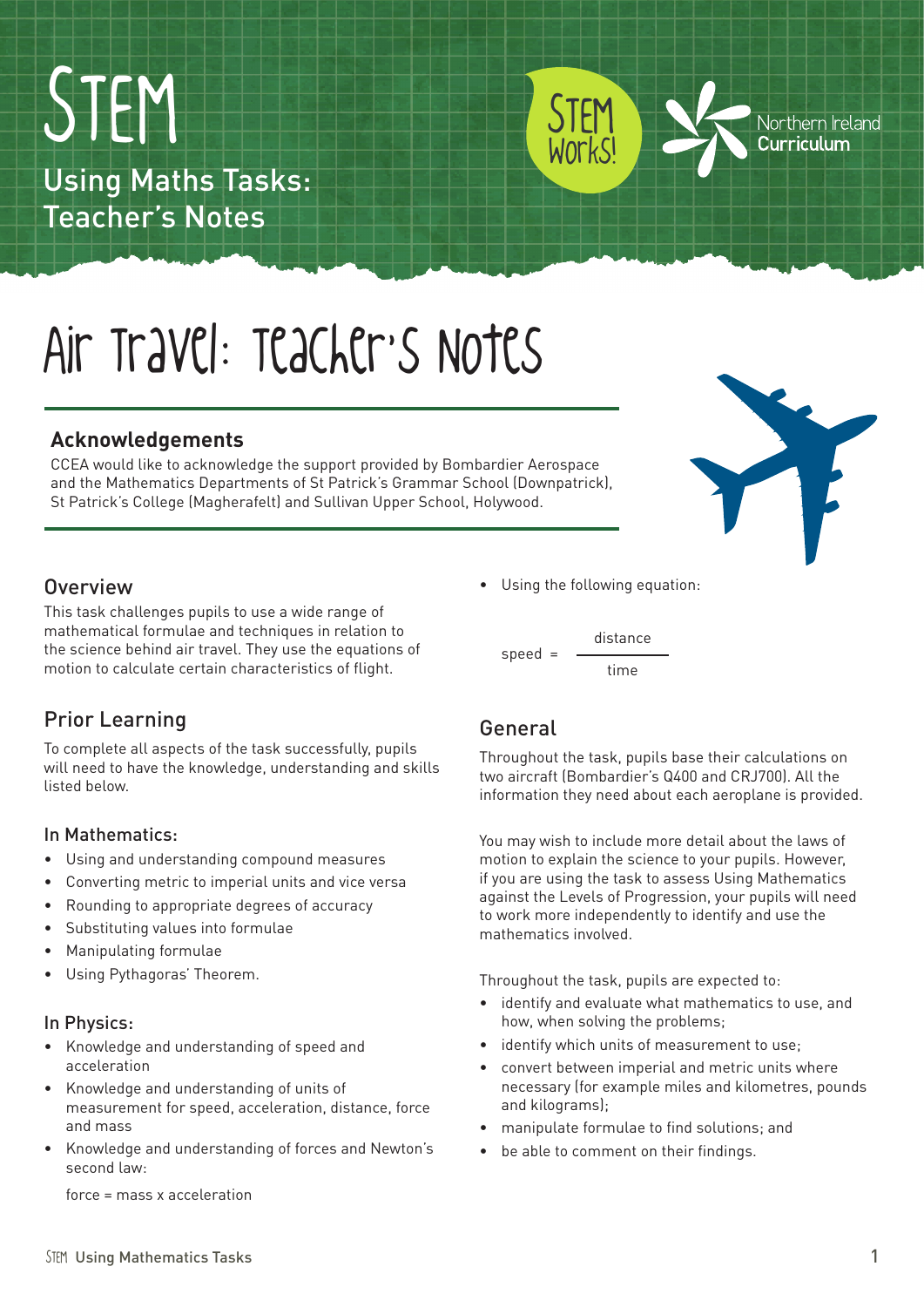## Activity 1

### Flight Times 1

In this activity, pupils need to use the formula

 $speed =$ distance time

to work out how long it would take each aeroplane to travel to two destinations: Berlin and Rome. They should identify that the Q400 cannot travel to Rome, as it is too far away.

They are also expected to comment on why this formula would not be suitable for calculating accurate distances.

## Activity 2

### Fuel Consumption

Pupils calculate the fuel efficiency of each aeroplane, working out fuel consumption as kilometres per kilogram. They take into account the range of each aeroplane (how far it can travel when carrying its maximum amount of fuel).

They then identify how much fuel each would need to travel to Berlin and Rome, explaining that the Q400 cannot fly to Rome due to its fuel capacity. They also calculate the difference in fuel cost for each aeroplane.

## Activity 3

### Flight Times 2

Developing on from Activity 1, Activity 3 allows pupils to investigate the effect of using a law of motion to work out the final speed of a plane. The acceleration is given in m/s2 . In 3.1, to use the formula, pupils will need to convert the time to seconds and find the answer first in metres per second.

For 3.2, they need to consider a journey in three parts – acceleration, time at cruising height, and deceleration – to work out total flight time. They use the given equation of motion to calculate the first and third parts.

When they have a solution, they should compare their answer with the length of time they calculated for the CRJ700 to fly to Rome in Activity 1.

## Activity 4

### Forces

This activity looks at how the engines of a plane exhibit a force that creates acceleration, depending on the mass of the aeroplane.

It also gives you an opportunity to show how other equations of motion can be used in calculations for air travel.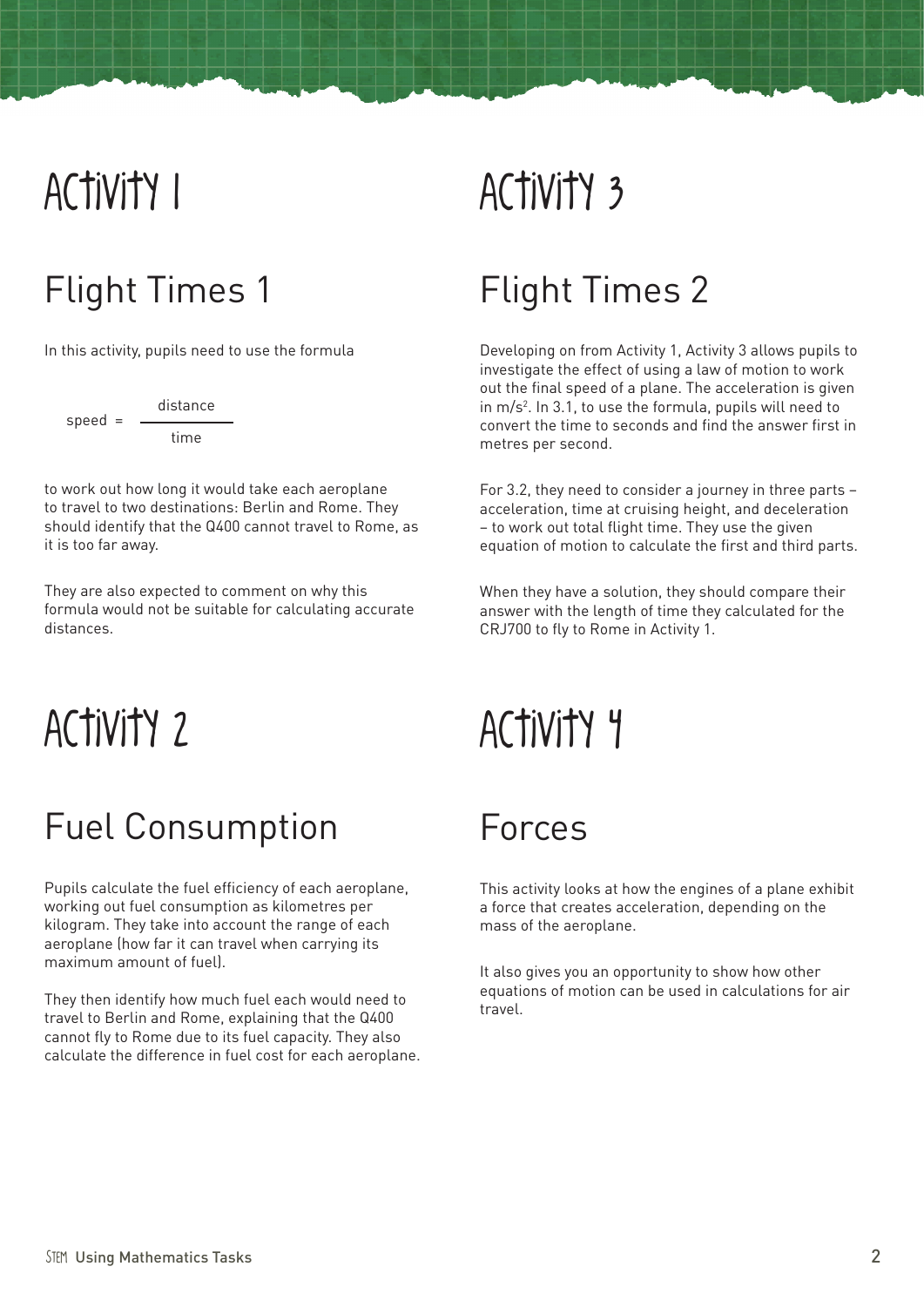## Activity 5

### Safe Landing

For question 5.1, pupils need to use Pythagoras' Theorem. They are given the height and the diagonal landing path of a Q400 aeroplane, and they need to calculate the horizontal distance that the aeroplane travels along a runway.

In 5.2, they first work out the distance it takes the aeroplane to come to rest, using its change in speed and the time it takes to stop. Then, by adding the two distances together, they calculate the runway length that a Q400 aeroplane needs to land.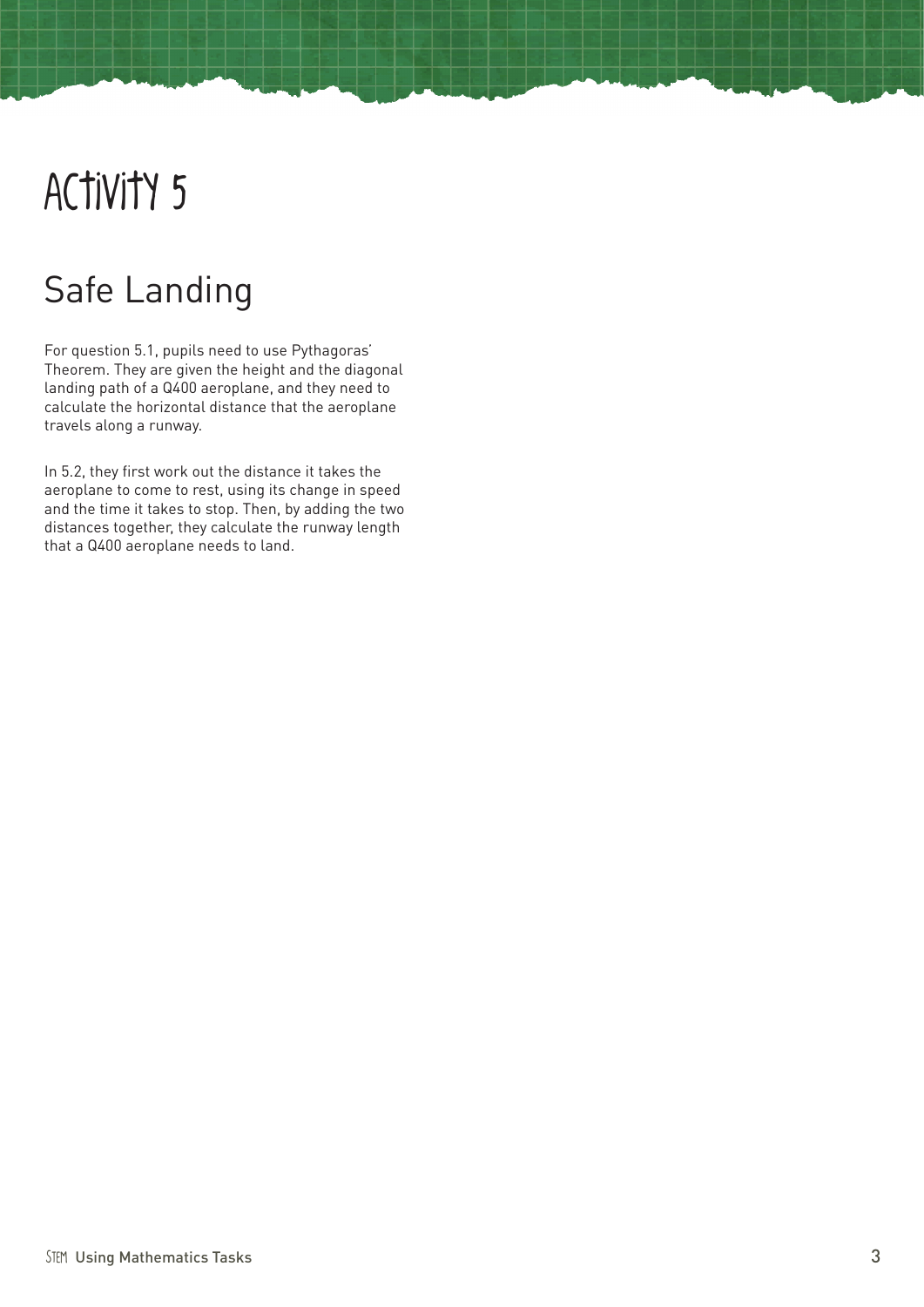### Key

The methods shown here for working out and arriving at solutions are examples only. Pupils do not need to replicate them exactly. However, they will need to show how they worked out their answers.

| 1.1 | Q400:                                                                                                                                                      | <b>CRJ700:</b>                                                      |  |  |  |  |
|-----|------------------------------------------------------------------------------------------------------------------------------------------------------------|---------------------------------------------------------------------|--|--|--|--|
| (a) | 830 miles $\div$ 5 $\times$ 8 = 1328 km                                                                                                                    | 830 miles $\div$ 5 $\times$ 8 = 1328 km                             |  |  |  |  |
|     | 830 miles $\div$ 414 mph $\approx$ 2 hours                                                                                                                 | 830 miles $\div$ 544 mph $\approx$ 1 hour 32 mins                   |  |  |  |  |
| (b) |                                                                                                                                                            |                                                                     |  |  |  |  |
|     | 1230 miles $\div$ 5 $\times$ 8 = 1968 km                                                                                                                   | 1230 miles $\div$ 5 $\times$ 8 = 1968 km                            |  |  |  |  |
| 1.2 | 1230 ÷ 544 ≈ 2 hours 16 mins<br>Not possible: range only 1859 km                                                                                           |                                                                     |  |  |  |  |
|     | (Example) It would be better to use a formula that took changes in speed into account because:<br>the speed wouldn't be constant from start to finish; and |                                                                     |  |  |  |  |
|     | the aeroplane wouldn't fly in a direct path and may have to circle after taking off and before landing.                                                    |                                                                     |  |  |  |  |
|     |                                                                                                                                                            |                                                                     |  |  |  |  |
| 2.1 | Q400:                                                                                                                                                      | <b>CRJ700:</b>                                                      |  |  |  |  |
|     | Range = 1859 km                                                                                                                                            | Range = 2655 km                                                     |  |  |  |  |
|     | Fuel capacity = 11 724 lbs $\div$ 2.2 = 5329.1 kg                                                                                                          | Fuel capacity = 19 450 lbs $\div$ 2.2 = 8840.9 kg                   |  |  |  |  |
|     | Fuel consumption =                                                                                                                                         | Fuel consumption =                                                  |  |  |  |  |
|     | 1859 km ÷ 5329.1 kg = 0.35 km/kg                                                                                                                           | $2655$ km ÷ 8840.9 kg = 0.3 km/kg                                   |  |  |  |  |
|     | The Q400 travels farther per kilogram of fuel, so it is more fuel efficient.                                                                               |                                                                     |  |  |  |  |
| 2.2 | Q400:                                                                                                                                                      | <b>CRJ700:</b>                                                      |  |  |  |  |
| (a) | Berlin: 830 miles = 1328 km                                                                                                                                |                                                                     |  |  |  |  |
|     | 1328 km $\div$ 0.35 km/kg = 3794.3 kg                                                                                                                      | Berlin: 830 miles = 1328 km<br>1328 km $\div$ 0.3 km/kg = 4426.7 kg |  |  |  |  |
| (b) |                                                                                                                                                            |                                                                     |  |  |  |  |
|     | (Flight to Rome not possible; see 1.1(b).)                                                                                                                 | Rome = 1230 miles = 1968 km                                         |  |  |  |  |
|     |                                                                                                                                                            | 1968 km $\div$ 0.3 km/kg = 6560 kg                                  |  |  |  |  |
| 2.3 | Q400:                                                                                                                                                      | <b>CRJ700:</b>                                                      |  |  |  |  |
|     | 3794.3 kg × £1.80 per kg = £6829.74                                                                                                                        | 4426.7 kg $\times$ £1.80 per kg = £7968.06                          |  |  |  |  |
|     | Difference in cost: £7968.06 - £6829.74 = £1138.32                                                                                                         |                                                                     |  |  |  |  |
|     | It's £1138.32 cheaper to use the Q400 aeroplane.                                                                                                           |                                                                     |  |  |  |  |
| 2.4 | Examples might include the following:                                                                                                                      |                                                                     |  |  |  |  |
|     | the weight of the plane;                                                                                                                                   |                                                                     |  |  |  |  |
|     | the speed of the plane;                                                                                                                                    |                                                                     |  |  |  |  |
|     | the wind;                                                                                                                                                  |                                                                     |  |  |  |  |
|     |                                                                                                                                                            |                                                                     |  |  |  |  |
|     | the plane may need to carry more than the exact amount for unexpected detours.                                                                             |                                                                     |  |  |  |  |
| 2.5 | Pupils discuss and justify their choice in line with their answers for Activities 1 and 2.                                                                 |                                                                     |  |  |  |  |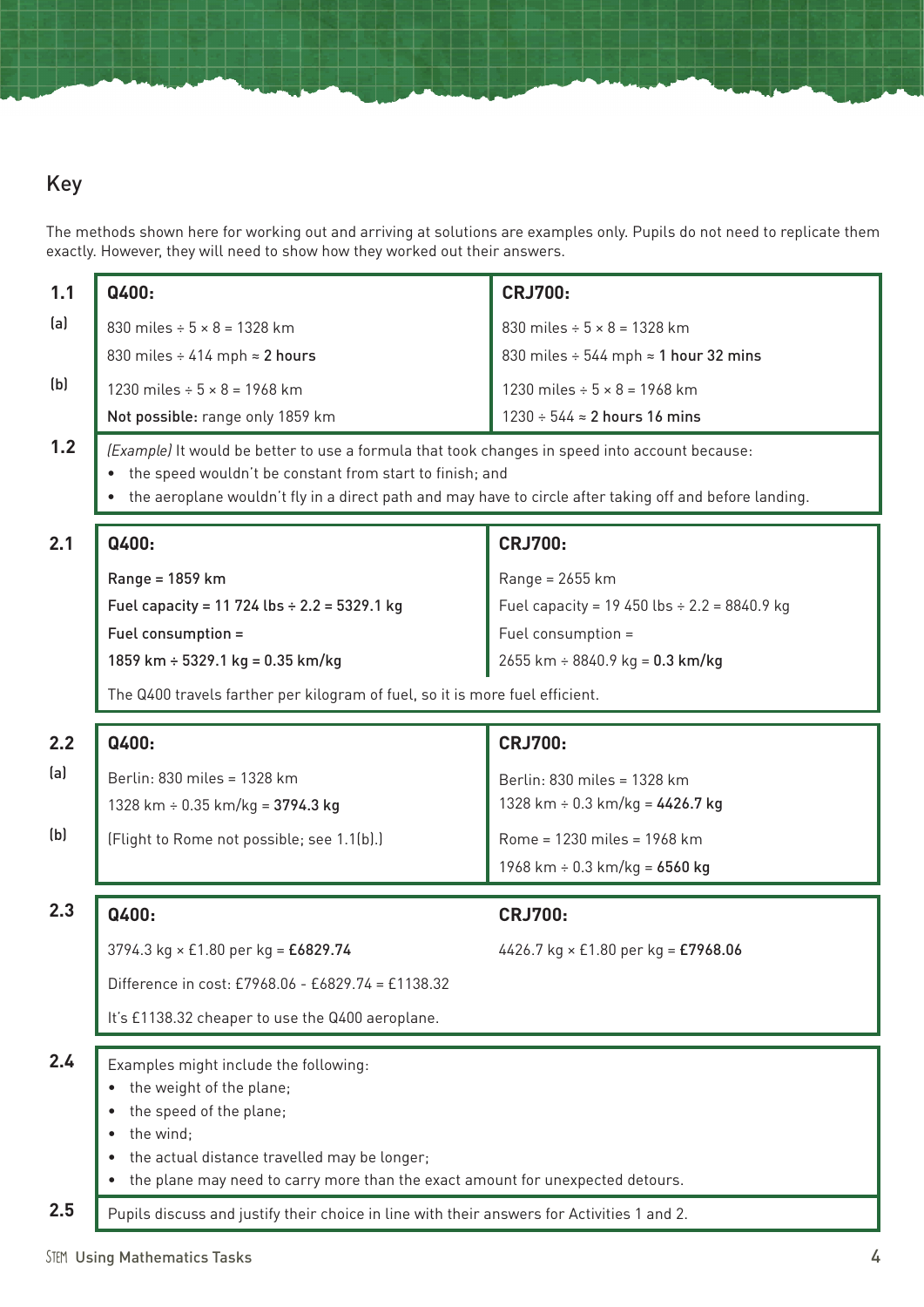| $5$ minutes = $300$ seconds                                                                                                                 |                                                                                                                                                                                                           |  |  |
|---------------------------------------------------------------------------------------------------------------------------------------------|-----------------------------------------------------------------------------------------------------------------------------------------------------------------------------------------------------------|--|--|
| $v = u + at$                                                                                                                                |                                                                                                                                                                                                           |  |  |
| $v = 0 + 0.7 \times 300$                                                                                                                    |                                                                                                                                                                                                           |  |  |
| $v = 210 \text{ m/s}$                                                                                                                       |                                                                                                                                                                                                           |  |  |
| $210 \text{ m/s} \div 1000 \times 3600 = 756 \text{ km/h}$                                                                                  | $v = 756$ km/h                                                                                                                                                                                            |  |  |
| 756 km/h $\times$ 5 ÷ 8 = 472.5 mph                                                                                                         | $v = 472.5$ mph                                                                                                                                                                                           |  |  |
| The maximum speed of the Q400 is 414 mph.<br>The maximum speed of the CRJ700 is 544 mph.<br>Only the CRJ700 can reach a speed of 472.5 mph. |                                                                                                                                                                                                           |  |  |
| Maximum speed in m/s:                                                                                                                       | $544$ mph $\times$ 8 ÷ 5 = 870.4 km/h<br>$870.4$ km/h $\times$ 1000 = 870 400 m/h<br>870 400 m/h $\div$ 3600 $\approx$ 241.8 m/s<br>544 mph $\approx$ 241.8 m/s                                           |  |  |
| Acceleration time:                                                                                                                          | $v = u + at$<br>$241.8 \text{ m/s} = 0 + 0.52 \text{ m/s}^2 \times t$<br>$241.8 \text{ m/s} \div 0.52 \text{ m/s}^2 = t$<br>$t \approx 465$ s<br>$t \approx 7$ mins 45 secs                               |  |  |
| Time at maximum speed:                                                                                                                      | $s = d/t$<br>$544 = 1094 \div t$<br>$t = 1094 \div 544$<br>$t \approx 2$ hrs                                                                                                                              |  |  |
| Deceleration time:                                                                                                                          | 544 mph $\approx 241.8$ m/s<br>$0 = 241.8 \text{ m/s} + (-0.18) \text{ m/s}^2 \times t$<br>$(-241.8)$ m/s $\div$ $(-0.18)$ m/s <sup>2</sup> = t<br>$t \approx 1343.3$ secs<br>$t \approx 22$ mins 24 secs |  |  |
| Total journey time:                                                                                                                         | $t \approx 7$ mins 45 secs + 2 hrs + 22 mins 24 secs<br>$t \approx 2$ hrs, 30 mins, 9 secs                                                                                                                |  |  |

- **3.3** *(Example)* Other variables might include the following:
	- The acceleration would not be constant and could vary depending on the stage of flight.
	- The bearings for take-off and landing could add to the distance travelled.
	- The aeroplane may not be able to travel at its maximum speed for a long period of time.
	- The plane could have a tail wind or head wind.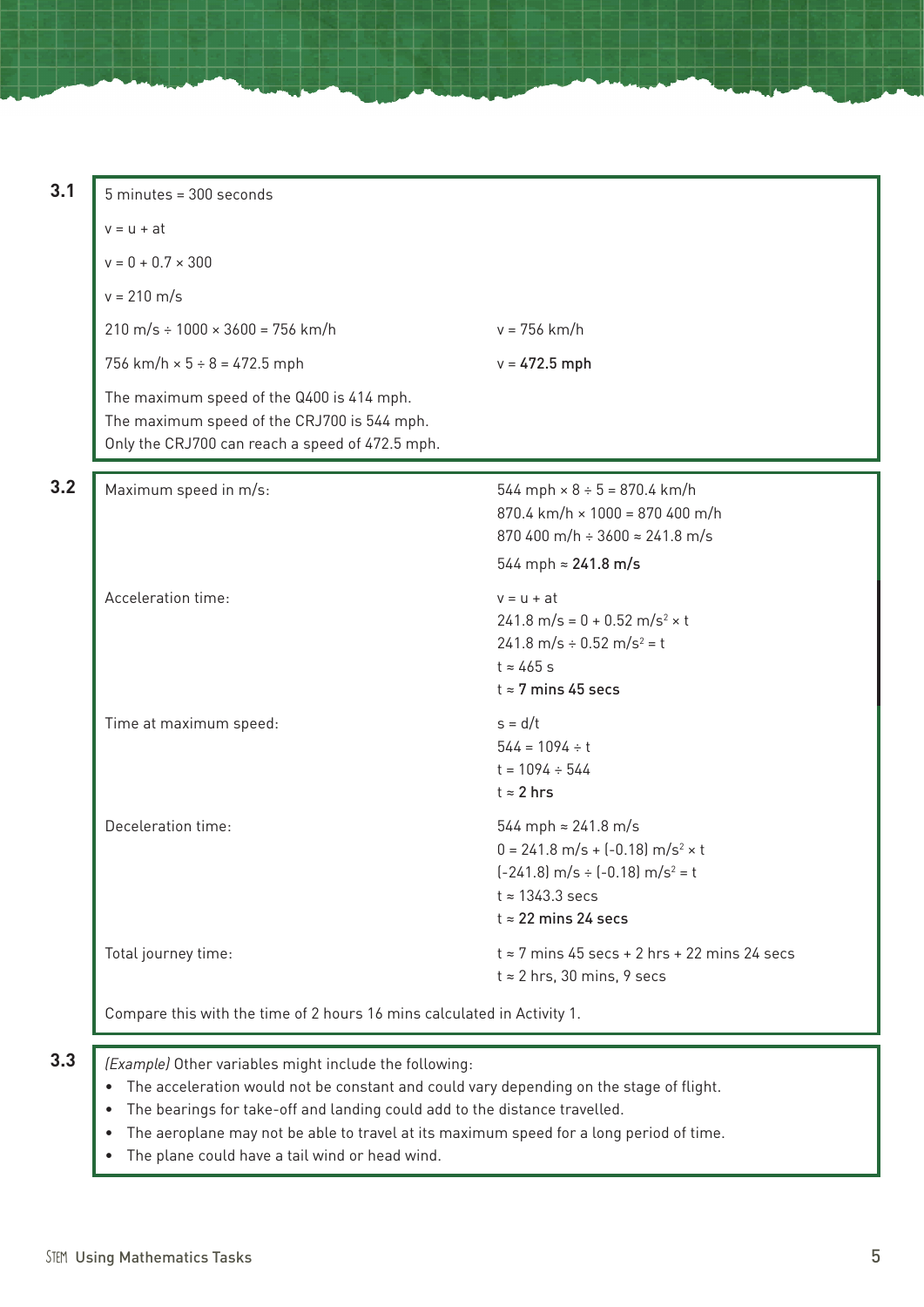**4.1**  $CRJ700's maximum take-off mass = 72 750 lbs$ 72 750 lbs  $\div$  2.2 = 33 068.18 kg Half of the maximum take-off mass = 16 534.09 kg  $F = ma$  $F = 16534.09$  kg  $\times 3$  m/s<sup>2</sup>  $F = 49602.27 N$  $F \approx 49.6$  kN Yes, the engines will be able to make 49.6 kN. Their maximum force is 61.3 kN. **4.2** CRJ700's maximum take-off mass = 33 068.18 kg  $F = ma$  $F = 33068.18$  kg  $\times$  3 m/s<sup>2</sup>  $F = 99204.54 N$ F ≈ 99.2 kN No. The aeroplane engines will not be able to make 99.2 kN. Their maximum force is 61.3 kN. **4.3** CRJ700's maximum take-off mass = 33 068.18 kg Maximum force =  $61.3$  kN  $F = ma$ 61 300 N = 33 068.18 kg  $\times$  a  $a = 61300 \div 33068.18$ a  $\approx$  1.85 m/s<sup>2</sup> The aeroplane will not be able to exceed an acceleration of 1.85 m/s<sup>2</sup>. **5.1** Pythagorus' Theorem:  $a^2 + b^2 = c^2$ 

Horizontal length = a Perpendicular height = 60 m Diagonal path (hypotenuse) = 870 m  $a^2 + 60^2 = 870^2$  $a^2 + 3600 = 756900$  $a^2 = 756900 - 3600$  $a^2 = 753300$  $a = \sqrt{753300}$ a ≈ 867.9 m The aeroplane will land 867.9 m along the runway.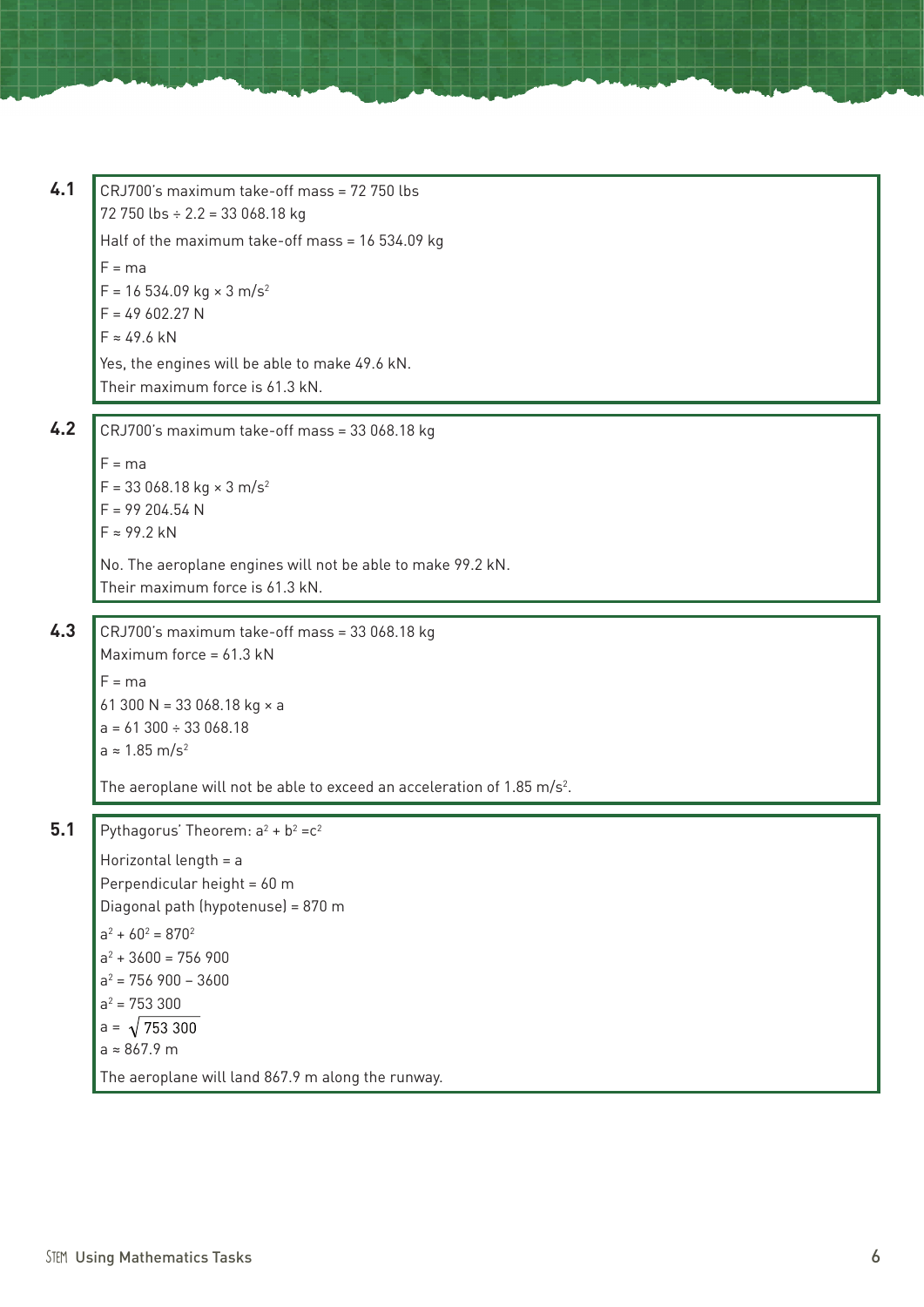**5.2** initial speed = 120 mph 120 mph  $\times$  8 ÷ 5 = 192 km/h 192 km/h  $\times$  1000 ÷ 3600 = 53.3 m/s final speed =  $0$  mph =  $0$  m/s time = 15 s  $s = \frac{1}{2} (u + v) t$  $s = \frac{1}{2} \times [53.3 + 0] \times 15$  $s = \frac{1}{2} \times 53.3 \times 15$  $s = 400$  m It takes a further 400 m before the aeroplane stops after landing on the runway.  $867.9 m + 400 m = 1267.9 m$ The runway is 1269 m long. So the aeroplane will stop 1.1 m before the end of the runway.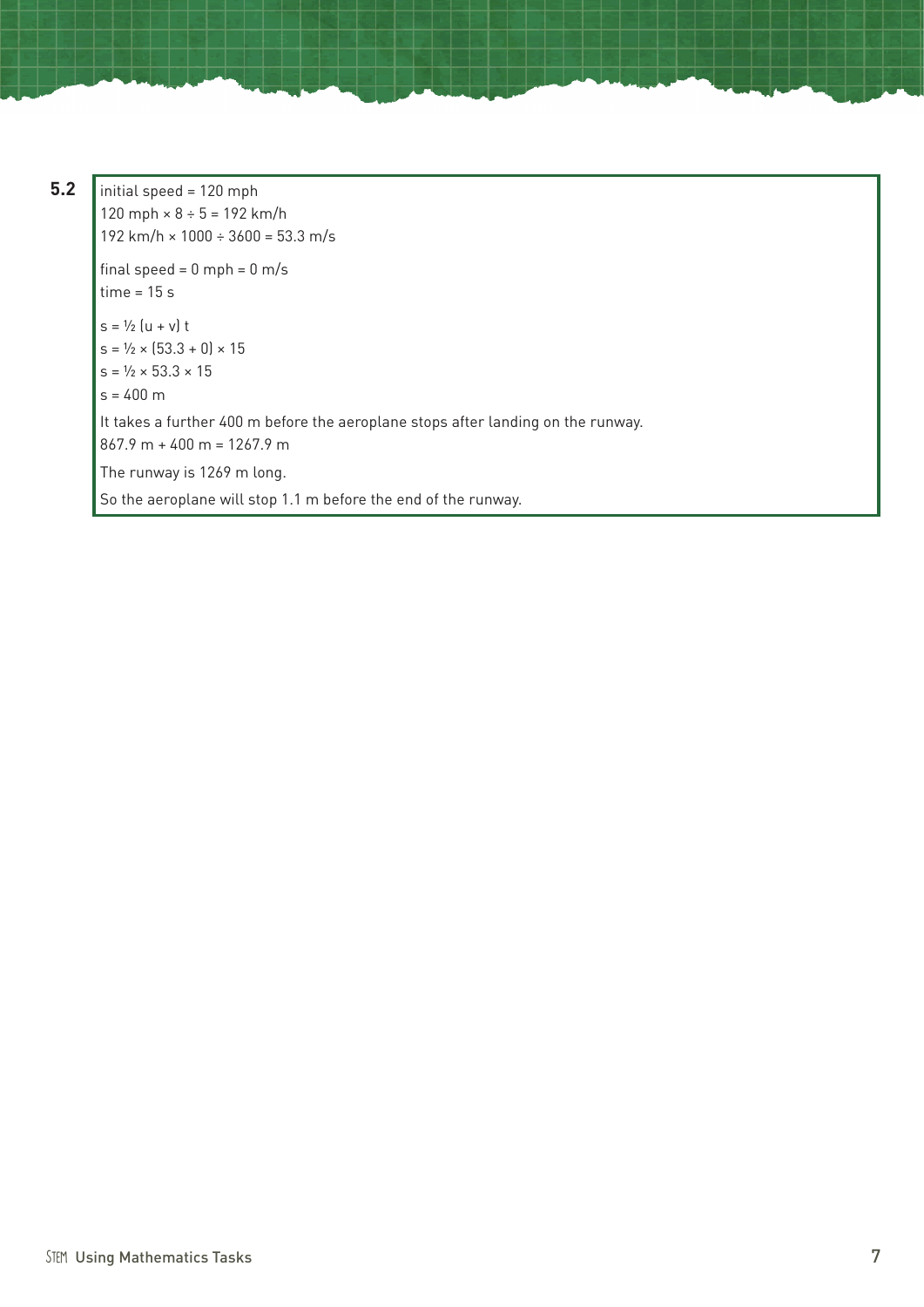#### Air Travel Assessment Grid

If you use Air Travel to assess the Cross-Curricular Skill of Using Mathematics, the following assessment grid highlights the Requirements, Knowledge and Understanding that your pupils will cover in the task. It gives examples of how pupils might demonstrate these at Levels 6 and 7.

| Pupils should be enabled to:                                                                          | Level 6                                                                                                                                                                                                                                                                                                                                                                                                                                                                                                                                                                                                                                                                                                                                                                                                                              | Level 7                                                                                                                                                                                                                                                                                                                                                                                                                                                                                                                                                                                                                                                                                                                                                                          |
|-------------------------------------------------------------------------------------------------------|--------------------------------------------------------------------------------------------------------------------------------------------------------------------------------------------------------------------------------------------------------------------------------------------------------------------------------------------------------------------------------------------------------------------------------------------------------------------------------------------------------------------------------------------------------------------------------------------------------------------------------------------------------------------------------------------------------------------------------------------------------------------------------------------------------------------------------------|----------------------------------------------------------------------------------------------------------------------------------------------------------------------------------------------------------------------------------------------------------------------------------------------------------------------------------------------------------------------------------------------------------------------------------------------------------------------------------------------------------------------------------------------------------------------------------------------------------------------------------------------------------------------------------------------------------------------------------------------------------------------------------|
| Context                                                                                               | Through discussion, solving routine<br>and non-routine problems with<br>increasing independence in a wide<br>range of familiar and unfamiliar<br>contexts and situations, pupils can:                                                                                                                                                                                                                                                                                                                                                                                                                                                                                                                                                                                                                                                | Through discussion, solving routine<br>and non-routine problems with<br>increasing independence in a wide<br>range of familiar and unfamiliar<br>contexts and situations, pupils can:                                                                                                                                                                                                                                                                                                                                                                                                                                                                                                                                                                                            |
| • choose the appropriate materials,<br>equipment and mathematics to use<br>in a particular situation; | • consider and identify a range<br>of materials/equipment,<br>mathematical techniques and<br>problem-solving strategies<br>required to meet the purpose of<br>activities;<br>In Activity 1, pupils recognise that<br>they need to convert the distance<br>in miles for each journey into km to<br>see if the aeroplane can make the<br>journey. They also independently<br>identify the formula needed to solve<br>the questions: $s = d/t$ .<br>In Activity 2, they covert the<br>maximum weight (lbs) of fuel into<br>kg in order to find fuel efficiency in<br>km/kg.<br>In Activity 3, pupils identify that<br>they need to convert m/s into mph<br>(although they need guidance on<br>how to convert m/s into mph).<br>In Activity 4, pupils convert the<br>plane's weight from lbs to kg to<br>work out the mass of the plane. | • consider and identify, with some<br>justification, the materials/<br>equipment, mathematical<br>techniques and problem-solving<br>strategies required;<br>In Activity 3, pupils explain and<br>fully demonstrate how to convert<br>m/s into mph - by first converting<br>m/s to km/s, then km/s into km/h,<br>then km/h into mph (or a similar<br>approach) - in order to calculate the<br>speed of the plane.<br>In Activity 5, pupils identify that<br>Pythagoras' Theorem is required<br>to help solve question 5.1 and<br>explain why. For question 5.2 they<br>also explain that it would be best to<br>convert the plane's speed from mph<br>into m/s, as the distance required<br>has been given in metres. Pupils<br>use their answers from 5.1 to help<br>answer 5.2. |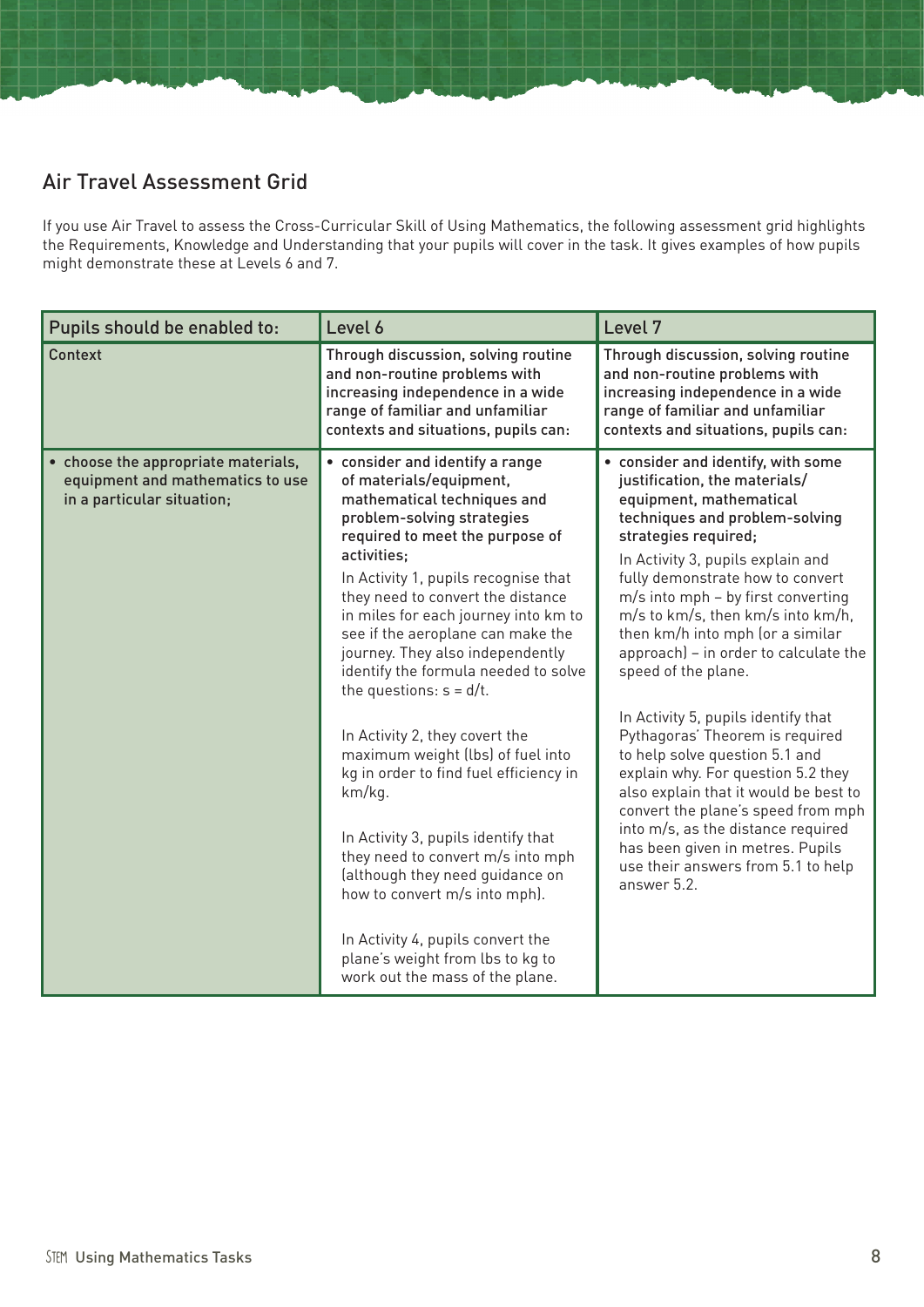| • use mathematical knowledge and<br>concepts accurately;<br>• work systematically and check their<br>work;                                    | • use a range of appropriate<br>mathematical techniques and<br>notation;<br>Pupils round to a given number of<br>decimal places. They clearly show<br>their working out when converting.<br>They include the correct units in<br>their answers.<br>• work systematically and efficiently<br>to a given degree of accuracy;<br>Pupils show a systematic approach<br>that highlights how they have<br>obtained conversions and answers,<br>for example referring to conversion<br>rates and calculations that use<br>them. Pupils also round their<br>answers to a degree of accuracy<br>that is given to them.<br>• review their work, using<br>appropriate checking procedures<br>and evaluating their effectiveness<br>at each stage;<br>Pupils have few or no errors in<br>their working out. There should<br>be evidence of whether the pupil<br>checked their calculations or not.<br>For example, in Activity 1 pupils<br>need to make sure the planes can<br>actually fly to the destinations in the<br>first place. | • use a range of appropriate<br>mathematical techniques and<br>notation;<br>Pupils round to a degree or accuracy<br>of their own choosing, which is done<br>appropriately. This could be done at<br>each step of the calculations or at the<br>end - but reference must be made<br>to the accuracy. Pupils also use unit<br>notation throughout any conversion<br>of m/s to mph and vice versa.<br>In Activity 3, pupils clearly show<br>how they calculated 3.3 by breaking<br>the problem up into three separate<br>calculations before adding up the<br>three stages of the journey.<br>• critically review to what extent they<br>succeeded in carrying out activities,<br>checking if the level of accuracy<br>and their findings are appropriate<br>and making an assessment of any<br>limitations;<br>Pupils explain why the formulae or<br>their answers may not be accurate in<br>the real world of air travel and why.<br>They suggest what could be done to<br>make the calculations more accurate.<br>Pupils are also able to analyse<br>to what extent they feel they<br>have answered the questions<br>given successfully and whether<br>any corrections are needed; for<br>example, using rounding throughout<br>the calculations may result in an<br>answer different from that of a pupil<br>who rounded at the end. |
|-----------------------------------------------------------------------------------------------------------------------------------------------|----------------------------------------------------------------------------------------------------------------------------------------------------------------------------------------------------------------------------------------------------------------------------------------------------------------------------------------------------------------------------------------------------------------------------------------------------------------------------------------------------------------------------------------------------------------------------------------------------------------------------------------------------------------------------------------------------------------------------------------------------------------------------------------------------------------------------------------------------------------------------------------------------------------------------------------------------------------------------------------------------------------------------|---------------------------------------------------------------------------------------------------------------------------------------------------------------------------------------------------------------------------------------------------------------------------------------------------------------------------------------------------------------------------------------------------------------------------------------------------------------------------------------------------------------------------------------------------------------------------------------------------------------------------------------------------------------------------------------------------------------------------------------------------------------------------------------------------------------------------------------------------------------------------------------------------------------------------------------------------------------------------------------------------------------------------------------------------------------------------------------------------------------------------------------------------------------------------------------------------------------------------------------------------------------------------------------------------------------------------------------|
| • use mathematical understanding<br>and language to ask and answer<br>questions, talk about and discuss<br>ideas and explain ways of working; | • use appropriate mathematical<br>language/notation to communicate<br>and explain their work for a wider<br>audience;<br>Pupils are able to communicate why                                                                                                                                                                                                                                                                                                                                                                                                                                                                                                                                                                                                                                                                                                                                                                                                                                                                | • use appropriate mathematical<br>language/notation to explain and<br>justify their findings or solutions;<br>Pupils can explain why they have<br>chosen to take their selected<br>approach and can give reasons                                                                                                                                                                                                                                                                                                                                                                                                                                                                                                                                                                                                                                                                                                                                                                                                                                                                                                                                                                                                                                                                                                                      |
|                                                                                                                                               | they used/needed conversion rates.<br>They explain the outcomes of their<br>results. For example, in Activity 2<br>they can show and explain which<br>plane is more fuel efficient for the<br>journey.                                                                                                                                                                                                                                                                                                                                                                                                                                                                                                                                                                                                                                                                                                                                                                                                                     | why it was the most effective, for<br>example the use of Pythagoras'<br>Theorem in Activity 5. Pupils<br>can also effectively explain what<br>limitations and problems there<br>could be with their answers based<br>on the (given) formula they used,<br>and suggest further variables.                                                                                                                                                                                                                                                                                                                                                                                                                                                                                                                                                                                                                                                                                                                                                                                                                                                                                                                                                                                                                                              |